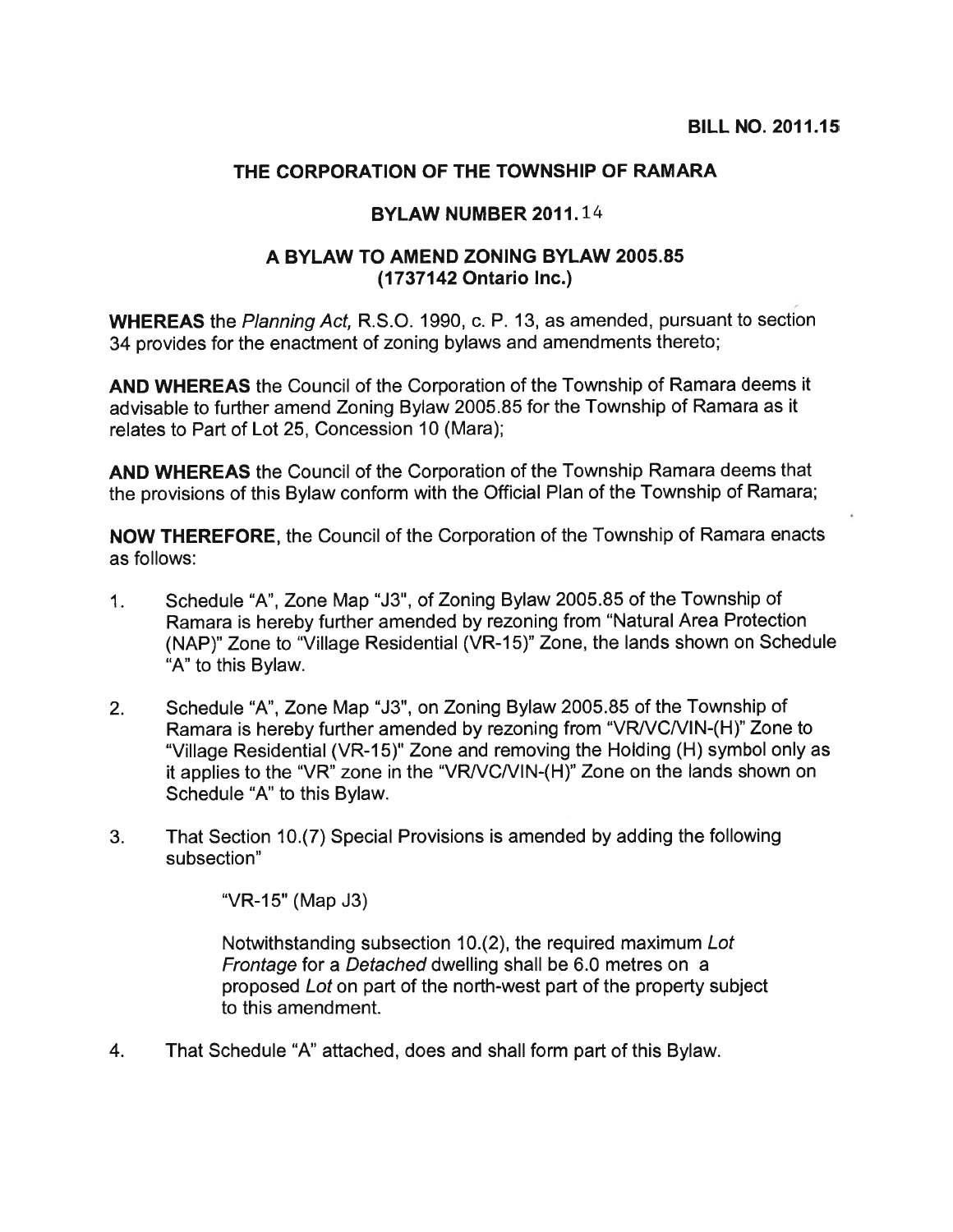5. That this Bylaw shall come into force and take effect on the date of the passing thereto, subject to the provisions of section <sup>34</sup> of the Planning Act, as amended.

BYLAW READ A FIRST, SECOND AND THIRD TIME AND PASSED THIS 7TH DAY OF FEBRUARY 2011.

Bill Duff WILLIAM DUFFY, MAYOR

JENNIFER CONNOR, DEPUTY CLERK